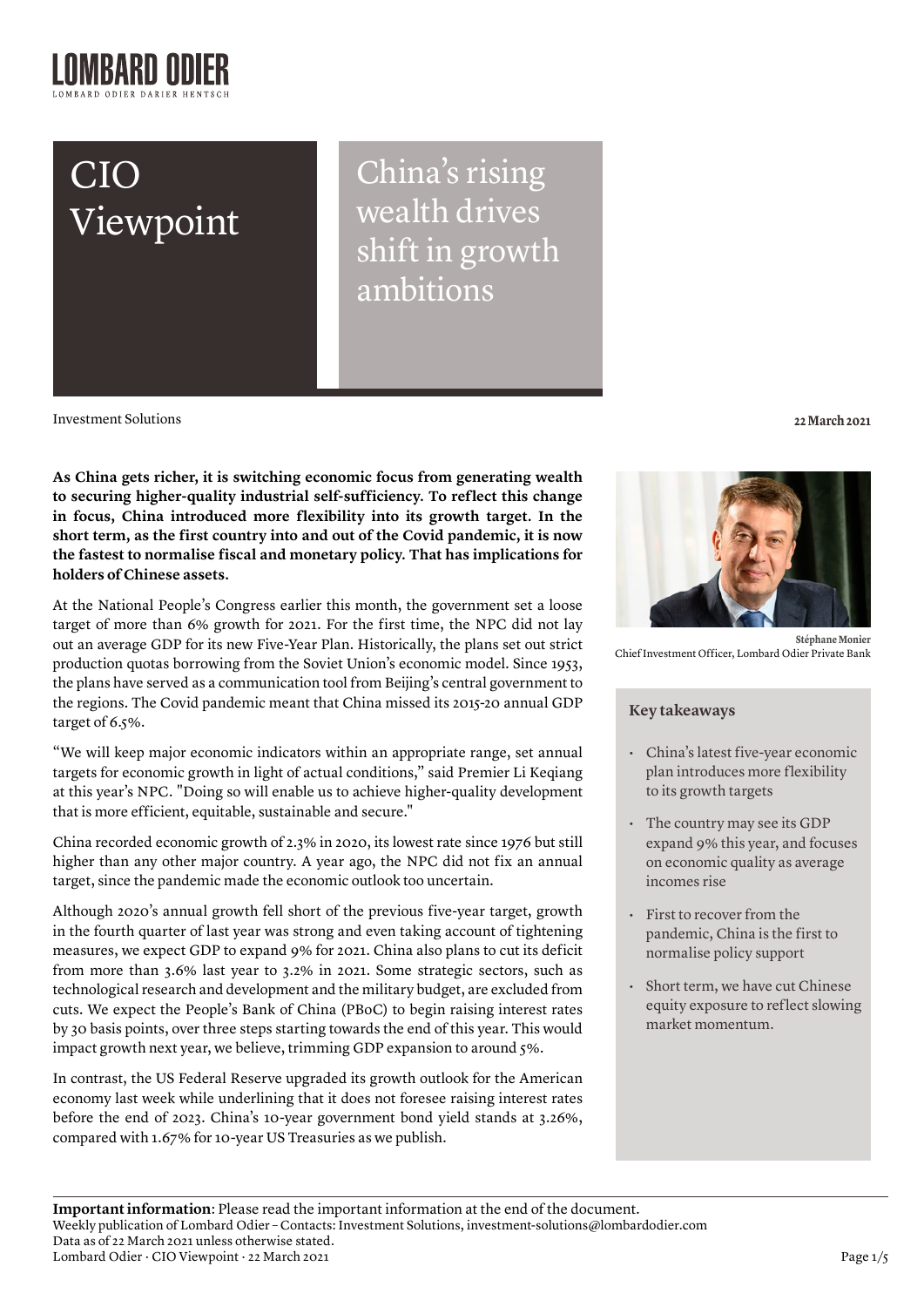# **Cost of credit**

China's growth comes at some cost. Credit in the Chinese economy may have peaked as the government tries to balance financial risk in the economy and reduce debt. The PBoC has already removed some liquidity from China's financial system, as it wants to avoid asset bubbles in sectors such as real estate. As a result, the country is letting firms including stateowned enterprises (SOEs) default on their debts, reforming bankruptcy rules and restructuring inefficient companies while prioritising employment. One fifth of the USD 10 billion recorded in [Chinese corporate defaults](https://www.bloomberg.com/news/articles/2021-03-18/record-defaults-hit-china-s-weakest-firms-as-liquidity-tightens) this year are property developers.

Fitch rating agency grades China 'A+' with a 'stable' outlook. It pointed this month to the process of tapering credit, which, the agency said, "could pose downside risks to the rating."

China has also started applying more regulatory oversight to technology firms, including fair competition rules. This month, the state market regulator said that it fined 12 companies for anti-monopoly violations including Tencent, Baidu and SoftBank.

China is on track to achieve its ambition of becoming a highincome economy and double the nation's gross domestic product over the next 15 years. The [World Bank](https://www.worldbank.org/en/country/china/overview) considers an economy 'high income' with per capita gross national income (GNI) of more than USD 12,535. China recorded a GNI of USD 10,410 per person in 2019, a ten-fold rise since 2001. At current rates of growth, the country is on track to achieve the 'high income' threshold within five years. However, the Chinese administration will also need to reduce inequalities as an estimated [373 million people](https://www.worldbank.org/en/country/china/overview) in China still earn less than USD 5.50 a day.

# **Strategic collision**

Nevertheless, China's path of economic recovery and expansion puts it on a collision course with the US. In December 2020, the US banned exports of semiconductors to China, the world's biggest importer of the chips. Given just how critical these components are to any industrial ambition, China is trying to accelerate its domestic industry to become self-sufficient. The Chinese government has directed subsidies to the industry and added more than 10% to its research budget to support the expansion of 5G and fibre optic telecommunication networks.

When China joined the World Trade Organisation in 2001, the expectation was that over time, the centrally planned economy would increasingly align with the Western liberal democracies. Instead, the world is looking more polarised. China is increasingly assertive as it gains economic influence in the world. Since 2009, its share of global GDP has risen from 13% to more than 17% and many economies have become dependent on its business.

After the trade tensions between the US and China in recent years, there were expectations that the tone of dialogue with the US under the Biden administration would calm. There was little evidence of that happening last week. On 18 March, opening statements to reporters ahead of US/China talks in Anchorage, Alaska, deteriorated as each delegation broke with diplomatic protocols to offer some frank opinions on one another's policies. Given the context, the statements look aimed at their own domestic audiences. A few days earlier, the UK published a strategic paper that includes an assessment of China, warning of the ["systemic challenge](https://www.scmp.com/news/china/diplomacy/article/3125858/global-britain-put-more-attention-china-and-indo-pacific) that it poses to our security, prosperity and values."

Military spending is not part of China's cost cutting programme. The defence budget is expected to rise by 6.8% to 1.355 trillion yuan, which follows an increase of 6.6% in 2020.

The positive thing at least is that some of the most contentious differences between China and the West remain compartmentalised and slow burning. These include the treatment of Uighur people in Xinjiang, questions of strategic technologies including Huawei, import tariffs, Taiwan's status and support for North Korea.

# **Managing exposures to Chinese assets**

When looking at investments in Chinese assets, we need to differentiate between the short and long term. Our case for a strategic allocation to Chinese assets remains intact over time. However, shorter term, last year's growth momentum has faded. The country is the most advanced along the path to recovery, and so it is among the first to normalise monetary and fiscal policies. Furthermore, the MSCI China equity index is less exposed to cyclical sectors poised to benefit from this changing environment.

We have reduced our exposure to Chinese equities to reflect this as we see better opportunities in global small capitalisations. We keep our exposure to Chinese government debt given the broad spread to US Treasuries, and low correlation to rising US yields.

The Chinese currency, where our exposure is overweight, has remained remarkably stable throughout this period. China's strong balance of payments and higher yields should support the renminbi, and we expect the currency to outperform the dollar, euro and Swiss franc.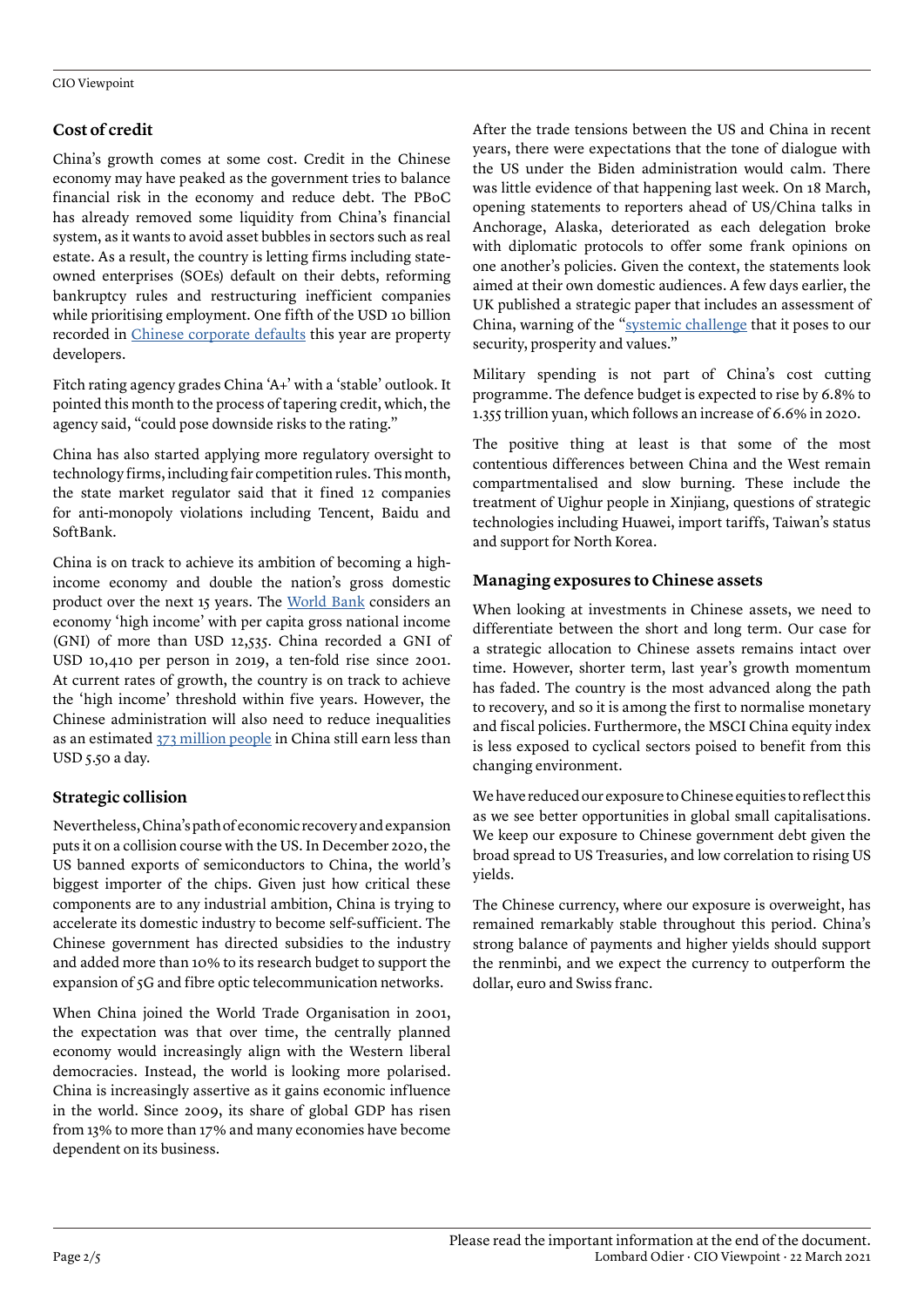#### **Important information**

This is a marketing communication issued by Bank Lombard Odier & Co Ltd (hereinafter "Lombard Odier"). It is not intended for distribution, publication, or use in any jurisdiction where such distribution, publication, or use would be unlawful, nor is it aimed at any person or entity to whom it would be unlawful to address such a marketing communication. This marketing communication is provided for information purposes only. It does not constitute an offer or a recommendation to subscribe, purchase, sell or hold any security or financial instrument. It contains the opinions of Lombard Odier, as at the date of issue. These opinions and the information contained herein do not take into account an individual's specific circumstances, objectives, or needs. No representation is made that any investment or strategy is suitable or appropriate to individual circumstances or that any investment or strategy constitutes personalised investment advice to any investor. Each investor must make his/her own independent decisions regarding any securities or financial instruments mentioned herein. Tax treatment depends on the individual circumstances of each person and may be subject to change in the future. Lombard Odier does not provide tax advice. Therefore, you must verify the above and all other information provided in the marketing communication or otherwise review it with your external tax advisors. Some investment products and services, including custody, may be subject to legal restrictions or may not be available worldwide on an unrestricted basis. The information and analysis contained herein are based on sources considered reliable. Lombard Odier uses its best effort to ensure the timeliness, accuracy, and comprehensiveness of the information contained in this marketing communication. Nevertheless, all information and opinions as well as the prices, market valuations and calculations indicated herein may change without notice.

**Investments are subject to a variety of risks**. Before entering into any transaction, an investor should consult his/her investment advisor and, where necessary, obtain independent professional advice in respect of risks, as well as any legal, regulatory, credit, tax, and accounting consequences. The investments mentioned in this marketing communication may carry risks that are difficult to quantify and integrate into an investment assessment. In general, products such as equities, bonds, securities lending, forex, or money market instruments bear risks, which are higher in the case of derivative, structured, and private equity products; these are aimed solely at investors who are able to understand their nature and characteristics and to bear their associated risks. On request, Lombard Odier will be pleased to provide investors with more detailed information concerning risks associated with given instruments. **Past performance is no guarantee of current or future returns, and the investor may receive back**  less than he/she invested. The value of any investment in a currency other than the base currency of a portfolio is subject to the foreign exchange rates. Exchange rates may fluctuate and adversely affect the value of the investment when it is realised and converted back into the investor's base currency. The liquidity of an investment is subject to supply and demand. Some products may not have a well-established secondary market or in extreme market conditions may be difficult to value, resulting in price volatility and making it difficult to obtain a price to dispose of the asset. **This marketing communication is not issued by the organisational unit of the Bank Lombard Odier & Co Ltd responsible for the production of financial research**, as defined under the Swiss Bankers Association Directives on the Independence of Financial Research. Consequently, it is not prepared in accordance with the provisions of the referred Directives or any other legal requirements designed to promote the independence of the production of financial research. Opinions expressed in this marketing communication may differ from the opinions expressed by other divisions of Lombard Odier, including Bank Lombard Odier & Co Ltd's Research Department. Nevertheless, if opinions from financial analysts belonging to the Research Department are contained herein, such analysts attest that all of the opinions expressed accurately reflect their personal views about any given instruments. In order to ensure their independence, financial analysts are expressly prohibited from owning any securities that belong to the research universe they cover. Lombard Odier may hold positions in securities as referred to in this marketing communication for and on behalf of its clients and/or such securities may be included in the portfolios of investment funds as managed by Lombard Odier or affiliated Group companies. Lombard Odier recognises that conflicts of interest may exist as a consequence of the distribution of financial instruments or products issued and/or managed by entities belonging to the Lombard Odier Group. Lombard Odier has a Conflict of Interests policy to identify and manage such conflicts of interest.

**European Union Members**: This marketing communication has been approved for use by Lombard Odier (Europe) S.A. in Luxembourg and by each of its branches operating in the following territories: **Belgium**: Lombard Odier (Europe) S.A. Luxembourg • Belgium branch; **France**: Lombard Odier (Europe) S.A. • Succursale en France; **Italy**: Lombard Odier (Europe) S.A. • Italian Branch; **Spain**: Lombard Odier (Europe) S.A. • Sucursal en España. Lombard Odier (Europe) S.A. is a credit institution authorised and regulated by the Commission de Surveillance du Secteur Financier (CSSF) in Luxembourg. In addition, this marketing communication has also been approved for use by the following entity domiciled within the European Union: **Spain**: Lombard Odier Gestión (España) S.G.I.I.C., S.A.U., an investment management company authorised and regulated by the Comisión Nacional del Mercado de Valores (CNMV), Spain.

**Hong Kong**: This marketing communication has been approved for use by Lombard Odier (Hong Kong) Limited, a licensed entity regulated and supervised by the Securities and Futures Commission in Hong Kong for the general information of professional investors and other persons in accordance with the Securities and Futures Ordinance (Chapter 571) of the laws of Hong Kong;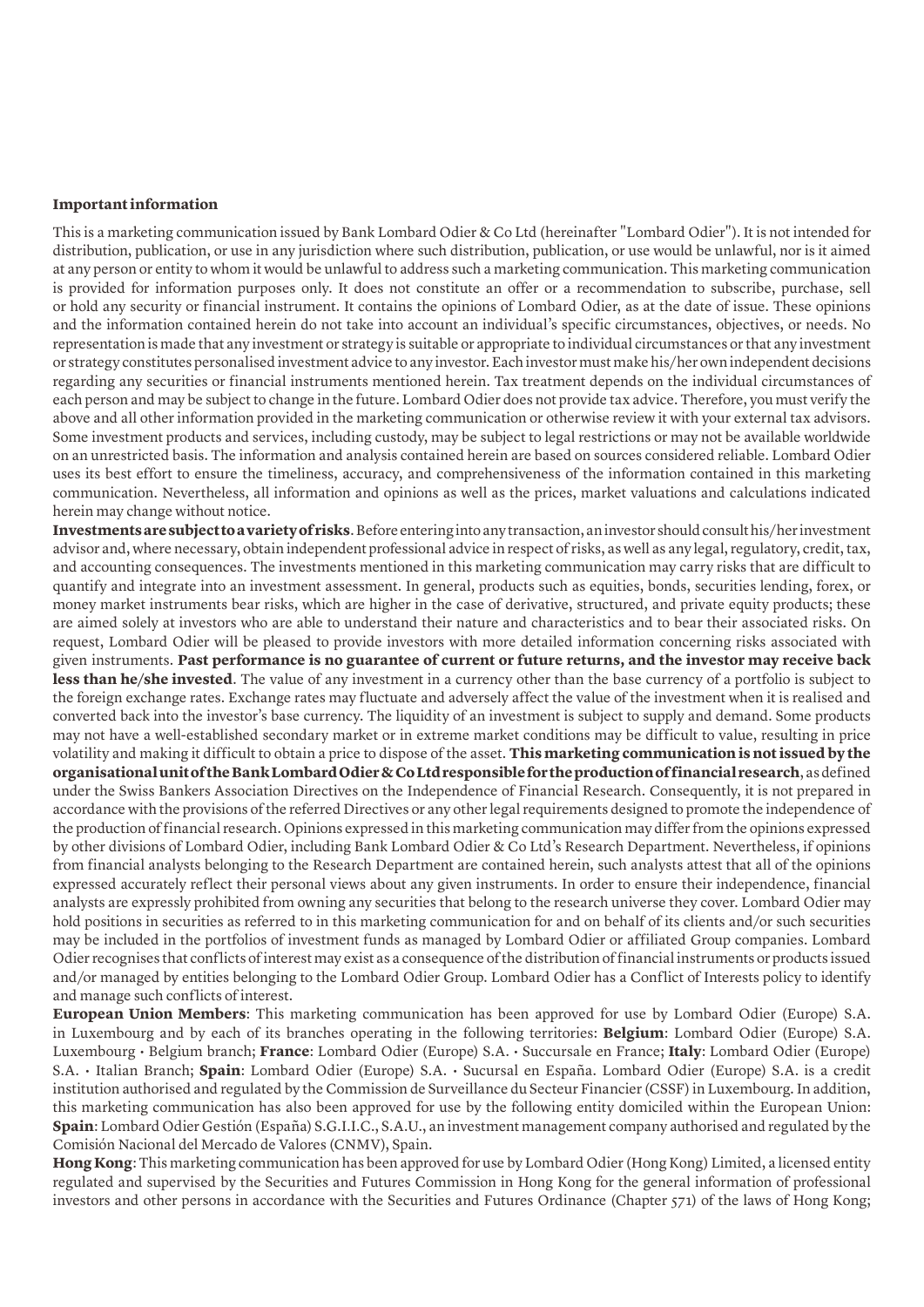**Singapore**: This marketing communication has been approved for use by Lombard Odier (Singapore) Ltd for the general information of accredited investors and other persons in accordance with the conditions specified in Sections 275 and 305 of the Securities and Futures Act (Chapter 289). Recipients in Singapore should contact Lombard Odier (Singapore) Ltd, an exempt financial adviser under the Financial Advisers Act (Chapter 110) and a merchant bank regulated and supervised by the Monetary Authority of Singapore, in respect of any matters arising from, or in connection with this marketing communication. The recipients of this marketing communication represent and warrant that they are accredited investors and other persons as defined in the Securities and Futures Act (Chapter 289). This advertisement has not been reviewed by the Monetary Authority of Singapore.

**Panama**: This marketing communication has been approved for use in Panamá by Lombard Odier (Panamá) Inc., an entity authorised and regulated by the Superintendencia del Mercado de Valores de Panamá. Licensed to operate as an Investment Adviser. Res. SMV No.528-2013.

**Israel**: This marketing communication has been approved for use in Israel by the Israel Representative Office of Bank Lombard Odier & Co Ltd, an entity not supervised by the Supervisor of Banks in the Bank of Israel, but by the Swiss Financial Market Supervisory Authority, which supervises the activities of Bank Lombard Odier & Co Ltd.

**South Africa**: This marketing communication has been approved for use in South Africa by the South Africa Representative Office of Bank Lombard Odier & Co Ltd, an authorised financial services provider Registration number 48505.

**Switzerland**: This marketing communication has been approved for use in Switzerland by Bank Lombard Odier & Co Ltd Geneva, a bank and securities firm authorised and regulated by the Swiss Financial Market Supervisory Authority (FINMA).

**United Kingdom**: This marketing communication has been approved for use in the United Kingdom by Lombard Odier (Europe) S.A. – UK Branch, a bank authorised and regulated by the Commission de Surveillance du Secteur Financier ("CSSF') in Luxembourg and deemed authorised in the UK by the Prudential Regulation Authority ("PRA"). Subject to regulation by the Financial Conduct Authority ("FCA") and limited regulation by the Prudential Regulation Authority. Financial Services Firm Reference Number 597896. **Details about the extent of our authorisation and regulation by the Prudential Regulation Authority and regulation by the Financial Conduct Authority are available from us on request.**

**United States**: Neither this document nor any copy thereof may be sent to, taken into, or distributed in the United States of America, any of its territories or possessions or areas subject to its jurisdiction, or to or for the benefit of a United States Person. For this purpose, the term "United States Person" shall mean any citizen, national or resident of the United States of America, partnership organised or existing in any state, territory or possession of the United States of America, a corporation organised under the laws of the United States or of any state, territory or possession thereof, or any estate or trust that is subject to United States Federal income tax regardless of the source of its income.

This marketing communication may not be reproduced (in whole or in part), transmitted, modified, or used for any public or commercial purpose without the prior written permission of Lombard Odier.

**Data protection:** You may be receiving this communication because you have provided us with your contact details. If this is the case, note that we may process your personal data for direct marketing purposes. If you wish to object to this processing, please address your objection to the Group's Data Protection Officer: Bank Lombard Odier & Co Ltd, Group Data Protection Officer, 11, Rue de la Corraterie, 1204 Geneva, Switzerland. E-Mail: group-dataprotection@lombardodier.com. For more information on Lombard Odier's data protection policy, please refer to www.lombardodier.com/privacy-policy.

© 2021 Bank Lombard Odier & Co Ltd – all rights reserved. *Ref. LOCH/LOESA/LOASIA-MWNPR-en-012021*.